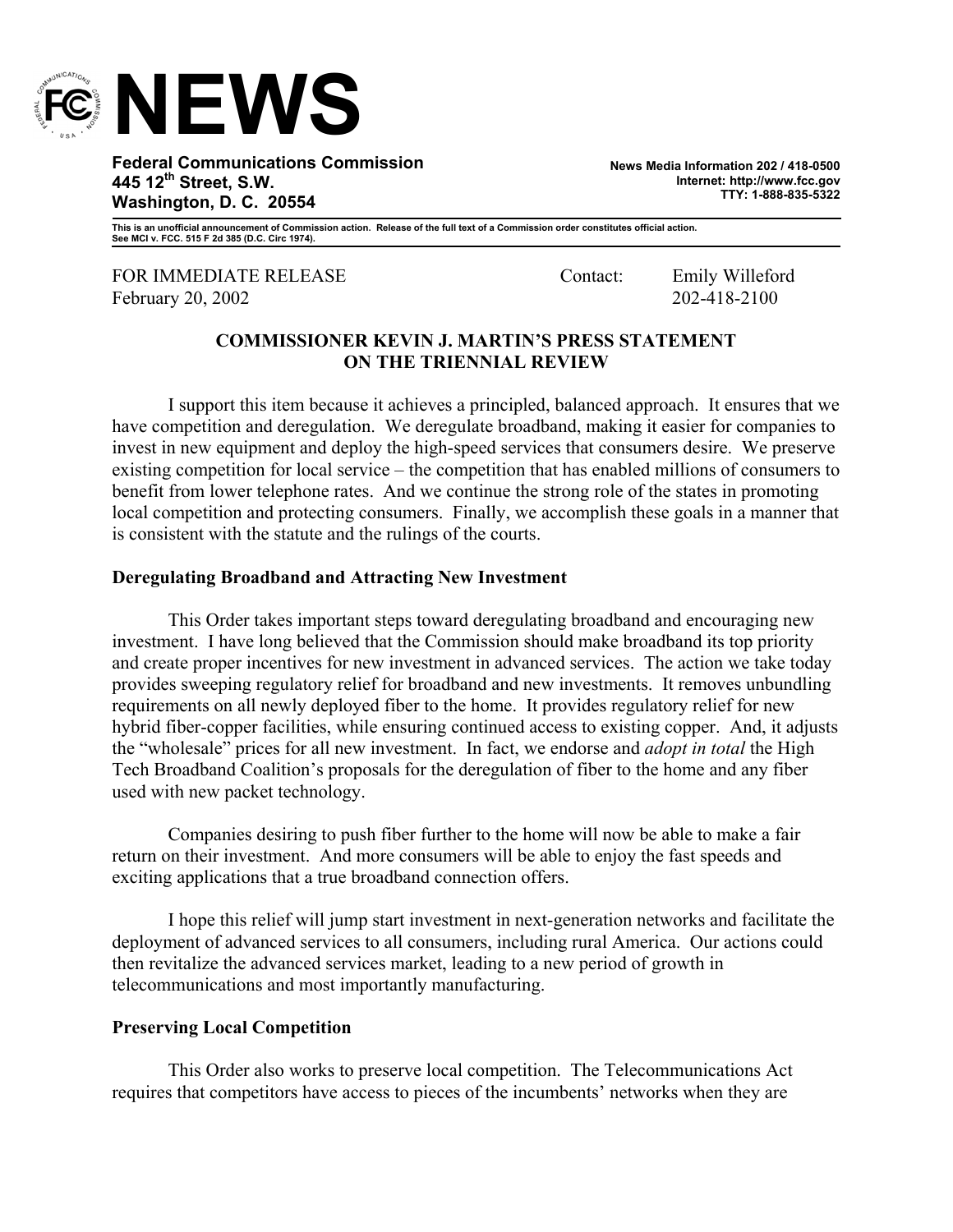"impaired" in their ability to provide service. The Court of Appeals has made clear that in analyzing impairment, "uniform national rules" may be inappropriate. Rather, the Commission should take into account specific market conditions and look at specific geographic areas. Today's item follows these admonitions, putting in place a granular analysis that recognizes that competitors face different operational and economic barriers in different markets. For example, the barriers competitors face in deploying equipment and trying to compete are different in Manhattan, Kansas than in Manhattan, New York.

 Although some of my colleagues disagreed with certain aspects of this analysis, this disagreement primarily concerns the switching network element for residential customers, a small piece of the puzzle. We all agree that states should play a significant role in determining whether impairment exists for transport. We all agree that states should play a significant role in determining whether impairment exists for loop facilities. And, we all agree that incumbents should no longer be required to unbundle switching for business customers.

Some of my colleagues also wish to end the unbundling of all residential switching immediately. I believe such action would be inconsistent with recent court decisions and the state of competition in the market. It is true that there are now a significant number of residential telephone customers that receive service from a CLEC, but *the overwhelming majority of these customers is currently served through an incumbents' switch*. To declare an immediate end to the unbundling of all switching in every market in the country would ignore the Court's mandate for a more granular analysis and effectively end residential competition. Accordingly, I support the item's approach to treat residential switching as we do other network elements, removing unbundling obligations only after a fact specific market analysis.

#### **Maintaining a Role for State Authorities**

 In establishing a market-specific impairment analysis for unbundling network elements, this item provides an important role for the states. During my time at the Commission, I have witnessed first hand the helpful role that the states have played in our mutual goal of implementing the Telecommunications Act. I believe that the states are best positioned to make the highly fact intensive and local "impairment" determinations required by the Court of Appeals.

 All of my colleagues agree with this principle when applied to the unbundling of transport and other network elements. Some felt, however, that we should not allow the states a role in determining the unbundling of switching. In my view, the item correctly treats switching as it does other network elements, recognizing that the states are better able to make individual, factual determinations about particular geographic markets than are federal regulators in Washington. And, just as we do for other network elements, the Commission provides the states detailed guidelines of what constitutes impairment. For example, we specifically require states to consider and resolve problems with provisioning – the so-called "hot cut" problem. We also require states to consider whether competitors have been successfully able to deploy their own switching facilities. We provide a roadmap for states to use in making their analysis, putting us on the road to facilities-based competition.